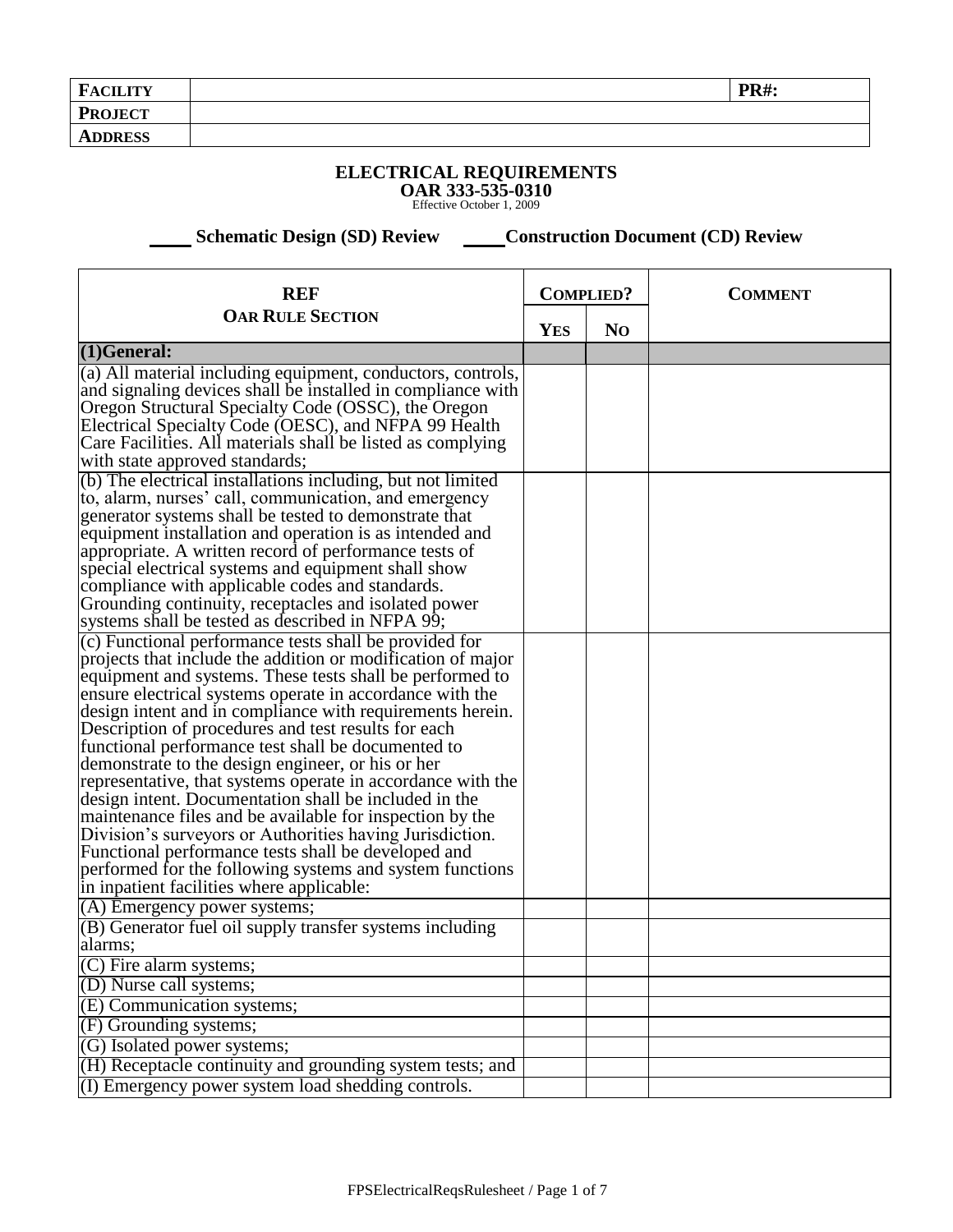| <b>REF</b>                                                                                                           | <b>COMPLIED?</b> |                | <b>COMMENT</b> |
|----------------------------------------------------------------------------------------------------------------------|------------------|----------------|----------------|
| <b>OAR RULE SECTION</b>                                                                                              | <b>YES</b>       | N <sub>O</sub> |                |
| (d) When remodels occur in hospitals in which emergency                                                              |                  |                |                |
| electrical services branches are not divided in accordance<br>with NFPA 99 and OESC, and less than 50 percent of an  |                  |                |                |
| individual system is affected, the entire system is not                                                              |                  |                |                |
| required to be made to conform to these codes.                                                                       |                  |                |                |
| Modifications, however, shall be done in a manner to                                                                 |                  |                |                |
| minimize required work should the full system later be<br>brought into conformance;                                  |                  |                |                |
| (e) Upon completion of the electrical contract, the owner                                                            |                  |                |                |
| shall be furnished, and shall retain on file, a complete set                                                         |                  |                |                |
| of building drawings, a complete set of operating,                                                                   |                  |                |                |
| maintenance, and preventative maintenance instructions,                                                              |                  |                |                |
| parts lists, and procurement information for all major                                                               |                  |                |                |
| electrical equipment and systems, including electrical<br>distribution, equipment, generators, nurse call equipment, |                  |                |                |
| smoke detection equipment, alarm systems, and arc flash                                                              |                  |                |                |
| labeling. Responsible operating staff shall be provided                                                              |                  |                |                |
| with instructions in the proper operational use of system,                                                           |                  |                |                |
| equipment, and controls. This information shall be                                                                   |                  |                |                |
| available for inspection by the Division's surveyors or                                                              |                  |                |                |
| Authorities having Jurisdiction.                                                                                     |                  |                |                |
| (f) Psychiatric patient room fixtures and equipment shall<br>be tamper resistant and shall be selected to meet the   |                  |                |                |
| requirements of the Patient and Staff Safety Assessment.                                                             |                  |                |                |
| Refer to OAR 333-535-0061 for additional requirements.                                                               |                  |                |                |
| Equipment shall be selected to minimize the need for                                                                 |                  |                |                |
| maintenance within the room.                                                                                         |                  |                |                |
| $(2)$ Switchboards, power panels, equipment and their<br>installation:                                               |                  |                |                |
| Switchboards, power panels, equipment and their                                                                      |                  |                |                |
| installation shall comply with OESC. The normal power                                                                |                  |                |                |
| main switchboard shall be located in an area separate from                                                           |                  |                |                |
| the essential electrical system equipment; in an area<br>separate from plumbing and mechanical equipment, except     |                  |                |                |
| equipment required to support electrical equipment; and in                                                           |                  |                |                |
| an area accessible only to authorized persons.                                                                       |                  |                |                |
| (3) Panelboards:                                                                                                     |                  |                |                |
| Panelboards serving normal lighting and appliance and all                                                            |                  |                |                |
| critical care circuits shall be located on the same floor as                                                         |                  |                |                |
| the circuits they serve. Panelboards for life safety circuits                                                        |                  |                |                |
| may serve no more than one floor above and/or below, and<br>the floor on which they are located. Provide labeling at |                  |                |                |
| fixed, major electrical equipment served by the equipment                                                            |                  |                |                |
| branch indicating the panel designation. New panelboards,                                                            |                  |                |                |
| serving patient care areas, shall not be located in corridors                                                        |                  |                |                |
| accessible to the general public.                                                                                    |                  |                |                |
| (4) Lighting:                                                                                                        |                  |                |                |
| (a) Lighting shall conform to the recommended lighting                                                               |                  |                |                |
| standards for public buildings contained in the OSSC<br>(Mean of Egress Illumination), Illuminating Engineering      |                  |                |                |
| Society (IES) RP-28 and RP-29. Approaches to buildings                                                               |                  |                |                |
| and parking lots, and all occupied spaces within buildings                                                           |                  |                |                |
| shall have illuminated fixtures as necessary.                                                                        |                  |                |                |
| (b) Approaches to buildings and parking lots shall have                                                              |                  |                |                |
| lighting at a minimum of $\overline{1}$ foot-candle to allow for the                                                 |                  |                |                |
| safe passage of pedestrians.                                                                                         |                  |                |                |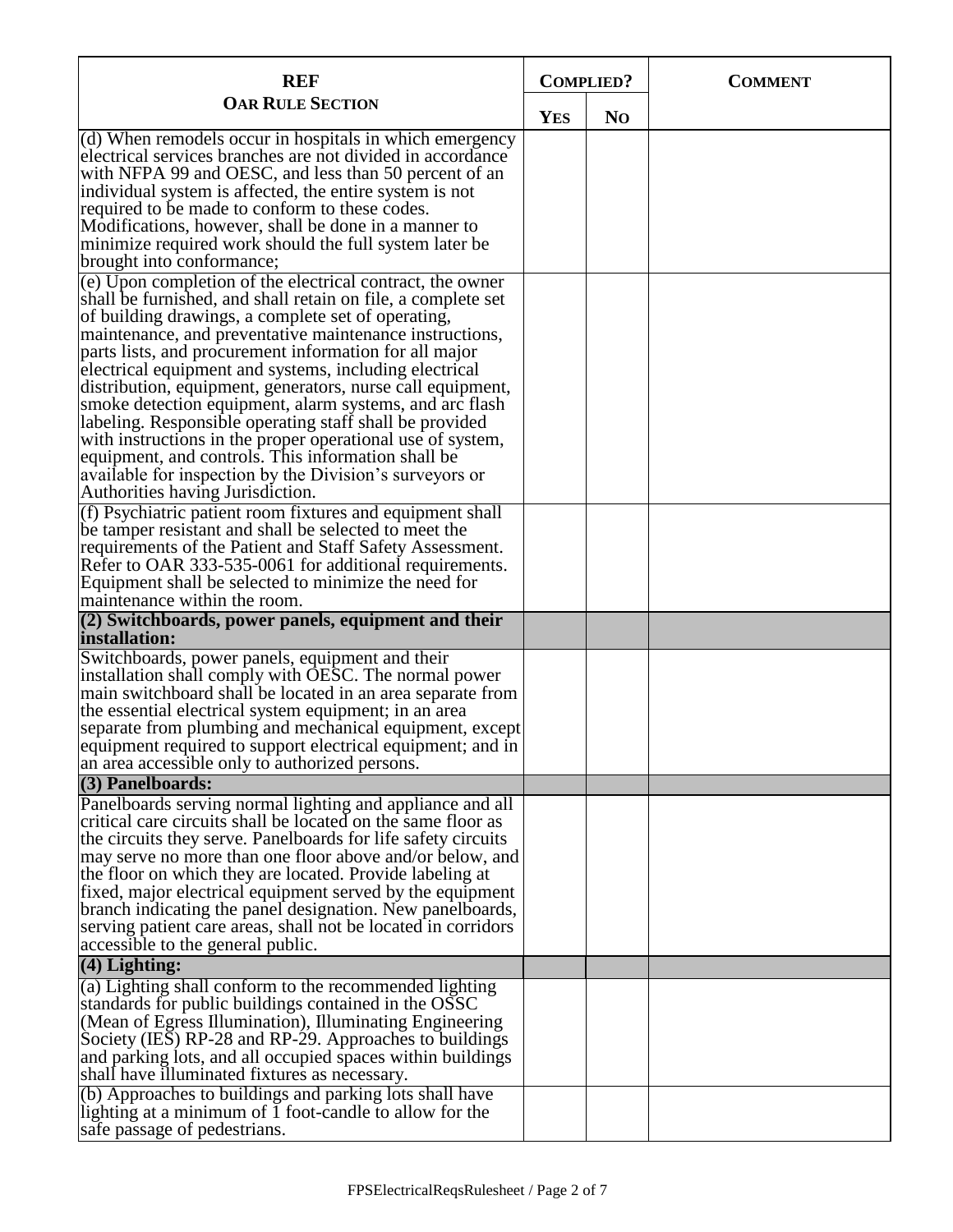| <b>REF</b>                                                                                                                       | <b>COMPLIED?</b> |                | <b>COMMENT</b> |
|----------------------------------------------------------------------------------------------------------------------------------|------------------|----------------|----------------|
| <b>OAR RULE SECTION</b>                                                                                                          | <b>YES</b>       | N <sub>O</sub> |                |
| (c) Inpatients' rooms shall have general illumination, night                                                                     |                  |                |                |
| illumination, reading illumination and exam illumination.<br>$(A)$ General illumination fixtures shall be provided in each       |                  |                |                |
| inpatient room. At least one fixture shall be connected to                                                                       |                  |                |                |
| the emergency power system, critical branch.<br>(B) Night illumination fixtures shall be provided in each                        |                  |                |                |
| inpatient room to light the pathway from the room                                                                                |                  |                |                |
| entrance to the bed and from the bed to the toilet. The                                                                          |                  |                |                |
| night illumination fixture(s) shall be permanently installed<br>low-intensity luminaries mounted at or below the patient         |                  |                |                |
| bed level. Night luminaries shall be controlled at the room                                                                      |                  |                |                |
| entrance.                                                                                                                        |                  |                |                |
| $(C)$ Reading illumination fixtures shall be provided for<br>each patient. The patient shall be able to control the              |                  |                |                |
| reading light without getting out of bed. Flexible light                                                                         |                  |                |                |
| arms, if provided, shall be mechanically controlled to                                                                           |                  |                |                |
| prevent the bulb from coming in contact with bed linen.<br>(D) Exam illumination fixtures and all lights positioned              |                  |                |                |
| over the patient bed shall be designed or positioned to                                                                          |                  |                |                |
| prevent damage from intravenous (IV) poles and traction                                                                          |                  |                |                |
| devices when the head of the bed is raised.<br>(d) All light controls in patient areas shall be of the quiet                     |                  |                |                |
| operating type.                                                                                                                  |                  |                |                |
| $(e)$ Lighting for intensive care, critical care, and newborn                                                                    |                  |                |                |
| nursery bed and crib areas shall be designed or arranged to<br>permit staff observation of patients, but minimize glare,         |                  |                |                |
| i.e., no down lights over patient bed areas. Provisions shall                                                                    |                  |                |                |
| be made to allow staff to lower the light levels through                                                                         |                  |                |                |
| switching of alternate lamps or by dimming the lighting.<br>Refer to OAR 333-535-00 $\overline{4}1(6)$ (h) for lighting controls |                  |                |                |
| required at NICU beds.                                                                                                           |                  |                |                |
| (f) Operating and C-section delivery rooms shall have                                                                            |                  |                |                |
| general lighting in addition to that provided by special<br>luminaires at the surgical and obstetrical tables. Each              |                  |                |                |
| fixed special luminaire at the table shall be connected to                                                                       |                  |                |                |
| an independent circuit. Portable units may share circuits.                                                                       |                  |                |                |
| $(g)$ Patient care unit corridors shall have general<br>illumination with provisions for reduction of light level at             |                  |                |                |
| night.                                                                                                                           |                  |                |                |
| (h) Non-lensed fixtures shall not be allowed in patient care                                                                     |                  |                |                |
| areas.<br>(i) Adaptable or universal rooms shall be in accordance                                                                |                  |                |                |
| with the most restrictive use.                                                                                                   |                  |                |                |
| (5) Receptacles (Convenience Outlets):                                                                                           |                  |                |                |
| See Table 6 for receptacle requirements in specific areas.                                                                       |                  |                |                |
| (a) In pediatric units, psychiatric units, emergency<br>department waiting areas, and outpatient waiting areas                   |                  |                |                |
| receptacles shall be tamper resistant, hospital grade, safety                                                                    |                  |                |                |
| grounding type;                                                                                                                  |                  |                |                |
| (b) Anesthetizing locations. Each operating and C-section<br>delivery room shall have a minimum of six independent               |                  |                |                |
| circuits serving receptacles. Where mobile X-ray                                                                                 |                  |                |                |
| equipment requiring special electrical considerations is                                                                         |                  |                |                |
| used, additional receptacles distinctively marked for X-ray<br>use shall be provided. (See OESC, for receptacle                  |                  |                |                |
| requirements when capacitive discharge or battery                                                                                |                  |                |                |
| operated mobile X-ray units are used.);                                                                                          |                  |                |                |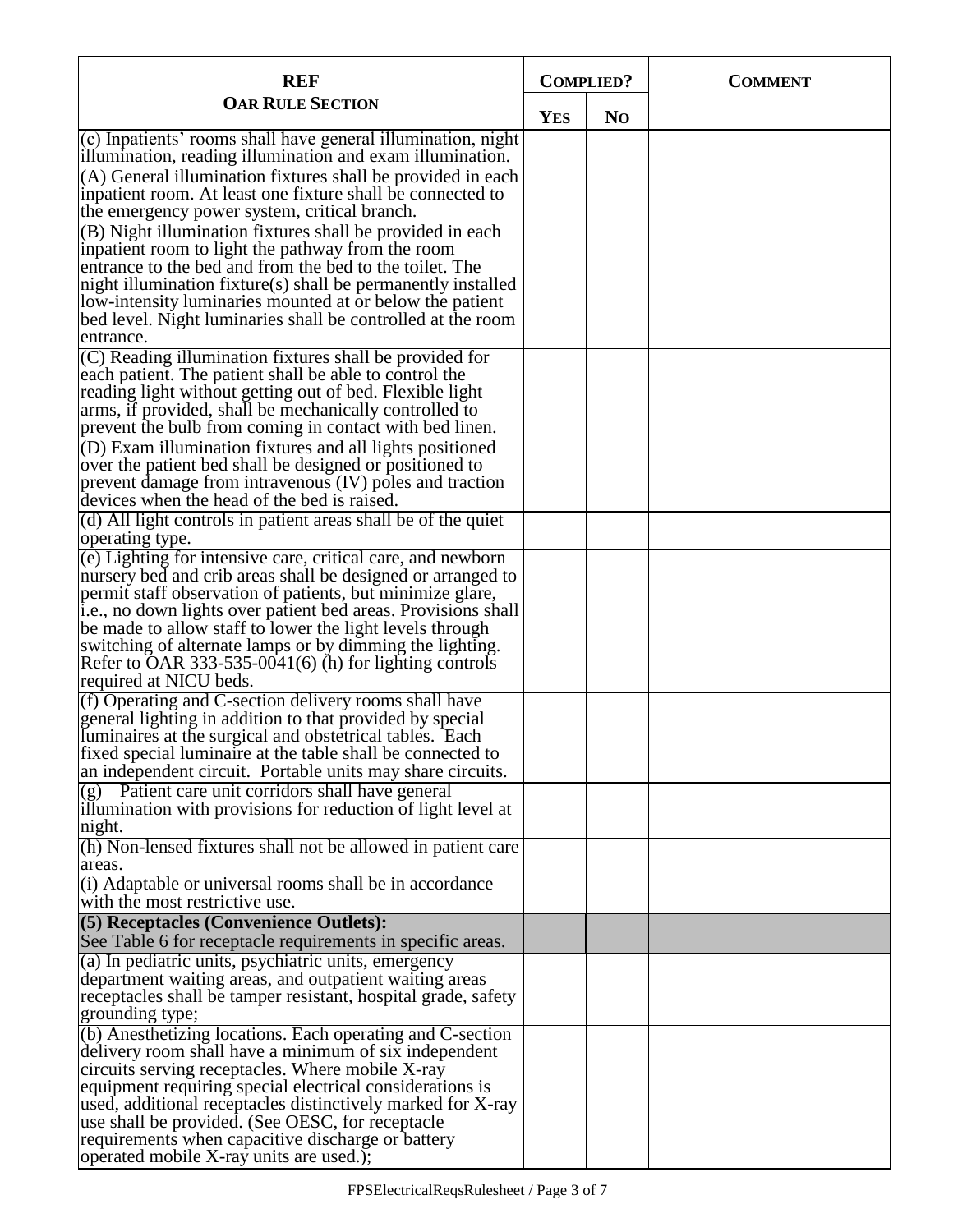| <b>REF</b>                                                                                                                                                                                                                                                                                                                                                                                                               |            | <b>COMPLIED?</b> | <b>COMMENT</b> |
|--------------------------------------------------------------------------------------------------------------------------------------------------------------------------------------------------------------------------------------------------------------------------------------------------------------------------------------------------------------------------------------------------------------------------|------------|------------------|----------------|
| <b>OAR RULE SECTION</b>                                                                                                                                                                                                                                                                                                                                                                                                  | <b>YES</b> | N <sub>O</sub>   |                |
| (c) Patient areas. Each patient room shall have duplex<br>grounding type receptacles located as follows: One on<br>each side of the head of each bed, at least one of which<br>shall be connected to the emergency electrical system<br>critical branch; one for the motorized bed; and one on each<br>other wall. A separate receptacle shall be provided for<br>television, if used. Receptacles may be omitted from   |            |                  |                |
| exterior walls where construction would make installation<br>impractical. Adaptable or universal rooms shall be in<br>accordance with the most restrictive use.                                                                                                                                                                                                                                                          |            |                  |                |
| (d) All critical care areas, as defined in OESC and NFPA<br>99, including pediatric intensive care, trauma, and<br>resuscitation, shall have at least four duplex outlets within<br>6 feet of the head of each bed, crib, or bassinet, all of<br>which shall be connected to the emergency electrical<br>system critical branch. Additional outlets (which may be<br>shared) shall be available at the head of each bed; |            |                  |                |
| (e) Resuscitation, LDRP, and LDR rooms shall have<br>receptacles at the bed as required for patient rooms and<br>shall have additional receptacles at the crib/bassinet as<br>required for normal newborn nurseries.                                                                                                                                                                                                     |            |                  |                |
| (f) Patient areas with renal dialysis water and waste<br>connections shall be provided with GFI protection.                                                                                                                                                                                                                                                                                                              |            |                  |                |
| (g) Corridors. Duplex grounded receptacles for general<br>use shall be installed approximately 50 feet apart in all<br>corridors and within 25 feet of the ends of corridors.<br>Receptacles in pediatric unit corridors shall be hospital                                                                                                                                                                               |            |                  |                |
| grade, tamper resistant, safety grounding type. At least one<br>single polarized receptacle marked for use of X-ray only<br>shall be installed in corridors of inpatient areas. Where<br>capacitive discharge or battery-powered X-ray units are<br>used in lieu of the portable electrically powered type,<br>separate polarized receptacles are not required.                                                          |            |                  |                |
| (h) Provide duplex outlets for emergency resuscitation<br>carts, connected to the critical branch of the emergency<br>system.                                                                                                                                                                                                                                                                                            |            |                  |                |
| (6) Equipment Installation in Special Areas:                                                                                                                                                                                                                                                                                                                                                                             |            |                  |                |
| (a) Anesthetizing locations. All electrical equipment and<br>devices, receptacles and wiring shall comply with<br>applicable sections of NFPA 99 and OESC.                                                                                                                                                                                                                                                               |            |                  |                |
| (b) X-ray installation. Fixed and mobile X-ray equipment<br>installations shall conform to OESC.                                                                                                                                                                                                                                                                                                                         |            |                  |                |
| (c) Ground fault protection for personnel shall be provided<br>as follows:                                                                                                                                                                                                                                                                                                                                               |            |                  |                |
| (A) Individual 125 volt ground fault circuit interrupter<br>receptacles shall be provided when located adjacent to any<br>sink within 6 feet of any shower or tub; and                                                                                                                                                                                                                                                   |            |                  |                |
| (B) Ground fault circuit interrupter protection shall be<br>provided for all 15 or 20 amp, 125 volt receptacles located<br>within 6 feet of kitchen or other food preparation area<br>sinks; and                                                                                                                                                                                                                         |            |                  |                |
| $(C)$ When ground fault circuit interrupters are used in<br>critical care areas, provisions shall be made to ensure that<br>other essential equipment is not affected by activation of<br>an interrupter.                                                                                                                                                                                                                |            |                  |                |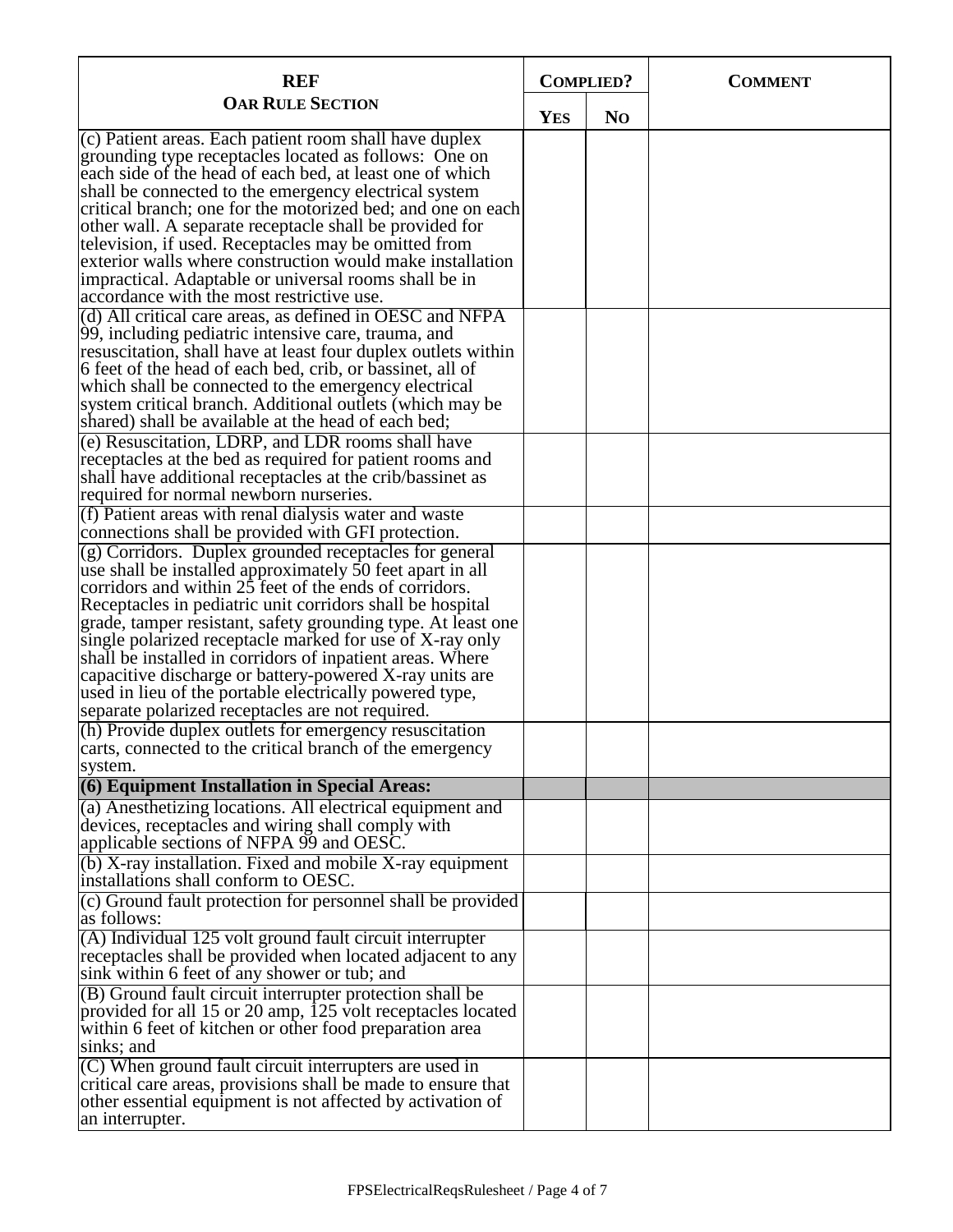| <b>REF</b>                                                                                                                                                                                                                                                                                                                                                                                                                                                                                                                                                                                                                                                                                                                                                                                                                                                                                                                                                                                                                                                                      | <b>COMPLIED?</b> |                | <b>COMMENT</b> |
|---------------------------------------------------------------------------------------------------------------------------------------------------------------------------------------------------------------------------------------------------------------------------------------------------------------------------------------------------------------------------------------------------------------------------------------------------------------------------------------------------------------------------------------------------------------------------------------------------------------------------------------------------------------------------------------------------------------------------------------------------------------------------------------------------------------------------------------------------------------------------------------------------------------------------------------------------------------------------------------------------------------------------------------------------------------------------------|------------------|----------------|----------------|
| <b>OAR RULE SECTION</b>                                                                                                                                                                                                                                                                                                                                                                                                                                                                                                                                                                                                                                                                                                                                                                                                                                                                                                                                                                                                                                                         | <b>YES</b>       | N <sub>O</sub> |                |
| $(d)$ In inpatient care areas, electronic faucets and water<br>closets requiring electricity to operate shall be connected<br>to the critical or equipment branch of the emergency<br>system.                                                                                                                                                                                                                                                                                                                                                                                                                                                                                                                                                                                                                                                                                                                                                                                                                                                                                   |                  |                |                |
| (e) Domestic hot water systems in inpatient facilities shall<br>be served by the equipment branch of the emergency<br>system and a minimum of one kitchen refrigerator and one<br>kitchen freezer shall be served by the equipment branch of<br>the emergency system.                                                                                                                                                                                                                                                                                                                                                                                                                                                                                                                                                                                                                                                                                                                                                                                                           |                  |                |                |
| (f) All patient care-related telecommunications and<br>information systems shall be powered from the essential<br>electrical system. If installed, electronic surveillance<br>systems including patient location, video/audio<br>monitoring, and infant abduction prevention systems shall<br>be served by the essential electrical system.                                                                                                                                                                                                                                                                                                                                                                                                                                                                                                                                                                                                                                                                                                                                     |                  |                |                |
| (7) Nurses' Call system requirements for inpatient<br>facilities and outpatient surgical facilities:                                                                                                                                                                                                                                                                                                                                                                                                                                                                                                                                                                                                                                                                                                                                                                                                                                                                                                                                                                            |                  |                |                |
| (a) General. Each patient room including diagnostic and<br>treatment areas shall be served by at least one calling<br>station for two-way voice communication, except as<br>exempted elsewhere in this chapter. Each such bed shall be<br>provided with a call button. Two call buttons serving<br>adjacent beds may be served by one calling station. Calls<br>shall activate a visible signal in the corridor at the doors to<br>patient's rooms and in all nurses' work stations including<br>clean utility rooms, soiled utility rooms, medication<br>rooms, and the nursing station of the nursing unit. In<br>multi-corridor nursing units, additional visible signals<br>shall be installed at corridor intersections. All nurses' call<br>stations shall be electronically supervised to indicate when<br>connecting devices are inoperable. Nurses' calling systems<br>that provide two-way voice communication shall be<br>equipped with an indicating light at each calling station<br>that lights and remains lighted as long as the voice circuit<br>is operating. |                  |                |                |
| (b) Emergency call system. A nurses' call emergency<br>system shall be provided for each inpatient toilet, bath, sitz<br>bath, shower room, imaging suite, and renal dialysis toilet<br>room, except as exempted elsewhere in this chapter. This<br>system shall be usable by a collapsed patient lying on the<br>floor. Inclusion of a pull cord will satisfy this standard.<br>The emergency call system shall be designed so that all<br>signal lights will remain lighted until turned off at the<br>patient's calling station. Provisions for emergency calls<br>will also be needed in outpatient and treatment areas<br>where patients may be subject to incapacitation, such as<br>dressing areas and restrooms.<br>(c) Intensive care. In areas such as intensive care, recovery<br>and pre-op where patients are under constant visual<br>surveillance, the nurses' call system may be limited to a<br>bedside button or station that activates a signal readily<br>seen from the control station.                                                                    |                  |                |                |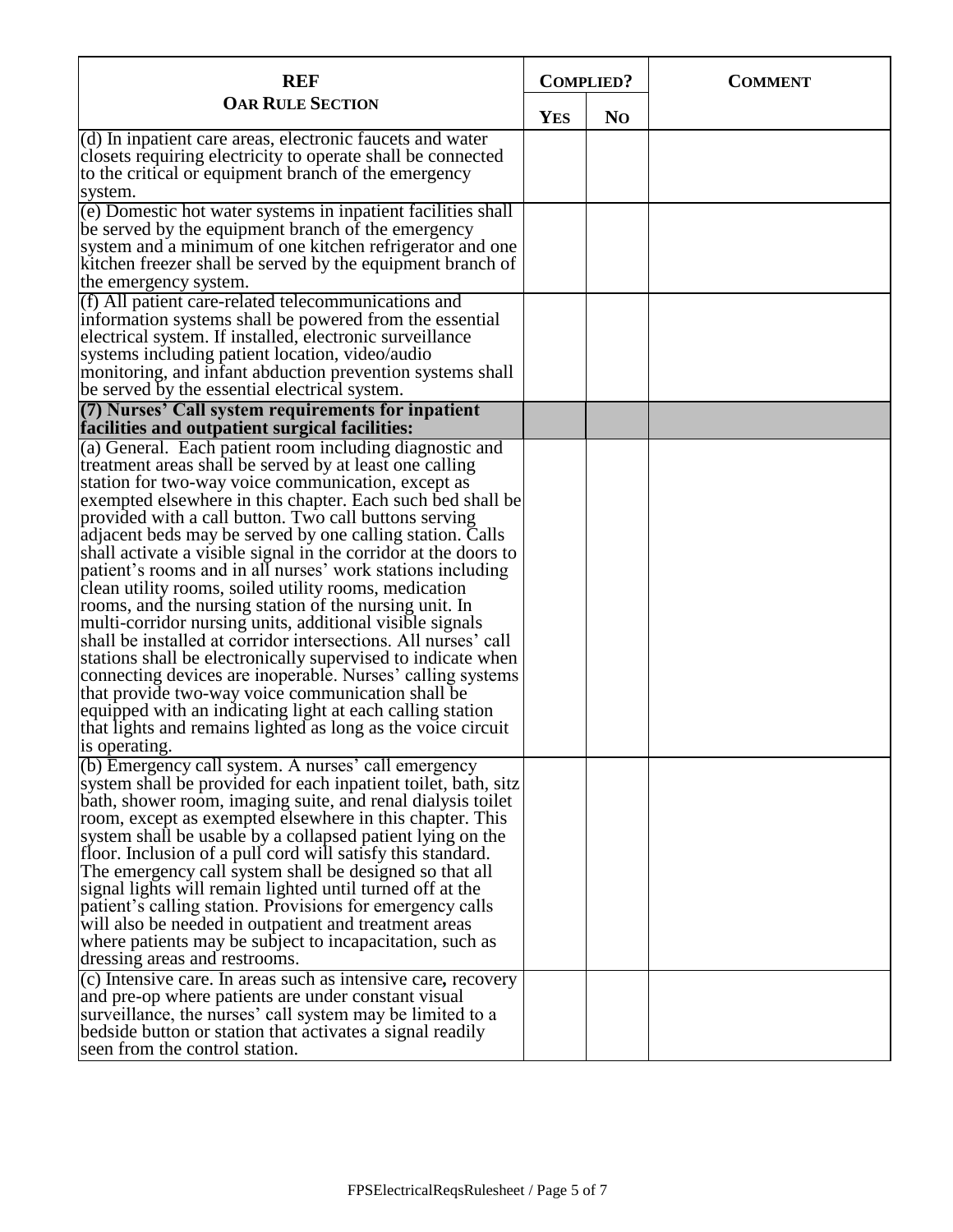| <b>REF</b>                                                                                                                                                                                                                                                                                                                                                                                                                                                                                                                                                                                                                                                                                                                                                                                                                                             | <b>COMPLIED?</b> |                | <b>COMMENT</b> |
|--------------------------------------------------------------------------------------------------------------------------------------------------------------------------------------------------------------------------------------------------------------------------------------------------------------------------------------------------------------------------------------------------------------------------------------------------------------------------------------------------------------------------------------------------------------------------------------------------------------------------------------------------------------------------------------------------------------------------------------------------------------------------------------------------------------------------------------------------------|------------------|----------------|----------------|
| <b>OAR RULE SECTION</b>                                                                                                                                                                                                                                                                                                                                                                                                                                                                                                                                                                                                                                                                                                                                                                                                                                | <b>YES</b>       | N <sub>O</sub> |                |
| (d) Nurses' emergency. A calling station that may be used<br>by nurses to summon assistance from other areas for non-<br>life threatening situations shall be provided in each C-<br>section, recovery, emergency examination or treatment<br>area, and in intensive care units, nurseries, special<br>procedure rooms, stress test areas, cardiac catheterization,<br>out-patient surgeries, special procedure rooms, endoscopy,<br>colonoscopy, bronchoscopy, emergency department<br>triage/intake areas, and group areas for psychiatric<br>patients. The call station may be located at the area nurse<br>station in intensive care, nursery, recovery, and emergency<br>department areas. This system shall activate a visual and<br>audible signal at all nurse work areas in the unit and at an<br>additional nurse station in a staffed area. |                  |                |                |
| (e) In critical care, post anesthesia care unit recovery, and<br>inpatient pre-op areas the nurse call system shall include<br>provisions for an emergency code resuscitation alarm to<br>summon assistance from outside the unit.                                                                                                                                                                                                                                                                                                                                                                                                                                                                                                                                                                                                                     |                  |                |                |
| (f) Each operating room shall be provided with a system<br>for emergency communication with the surgical control<br>station that can be operated without the use of the hands,<br>but which is not foot operated. (Refer to OAR 333-535-<br>$0110(3)-(a)$                                                                                                                                                                                                                                                                                                                                                                                                                                                                                                                                                                                              |                  |                |                |
| $(g)$ In non-invasive and non-critical care areas with CCTV<br>and intercom to monitor the patient, such as radiation<br>therapy and tomotherapy, a patient call station is not<br>required.                                                                                                                                                                                                                                                                                                                                                                                                                                                                                                                                                                                                                                                           |                  |                |                |
| (h) Nurse call stations are not required in psychiatric<br>patient care rooms, but if provided, all hardware shall have<br>tamper resistant fasteners and provisions shall be made for<br>the easy removal or covering of call button outlets.                                                                                                                                                                                                                                                                                                                                                                                                                                                                                                                                                                                                         |                  |                |                |
| (8) Emergency Electric Service:                                                                                                                                                                                                                                                                                                                                                                                                                                                                                                                                                                                                                                                                                                                                                                                                                        |                  |                |                |
| (a) General. An emergency source of electricity shall be<br>provided and connected to certain circuits for lighting and<br>power during an interruption of the normal electric supply<br>in accordance with NFPA 99, NFPA 110, and OESC.                                                                                                                                                                                                                                                                                                                                                                                                                                                                                                                                                                                                               |                  |                |                |
| (b) Emergency electric services shall be provided to all<br>services that must continue to function during any failure<br>of the normal power source as required in NFPA 99 and<br>OESC, including fire pump if installed. Sufficient<br>fuel/power to operate the emergency services for a<br>minimum of 96 hours shall be provided for inpatient<br>facilities. The fuel system shall include a low level day<br>tank alarm, transfer pump flow switch alarm, or other<br>method to detect an interruption of flow between the main<br>fuel tank and the day tank.                                                                                                                                                                                                                                                                                   |                  |                |                |
| $(c)$ Exhaust systems for internal combustion engines shall<br>be of the critical silencer type and be installed to minimize<br>objectionable noise to patient areas. Where a generator is<br>routinely used for reduction of peak loads, protection of<br>patient areas from excessive noise may become critical.                                                                                                                                                                                                                                                                                                                                                                                                                                                                                                                                     |                  |                |                |
| $(d)$ Electrical plans shall include information indicating<br>size of essential electrical service and load served by<br>automatic transfer switch(es). Plans or specifications for<br>facilities utilizing only one transfer switch shall include<br>load calculation summaries showing the volt amp loads on<br>the transfer switch.                                                                                                                                                                                                                                                                                                                                                                                                                                                                                                                |                  |                |                |